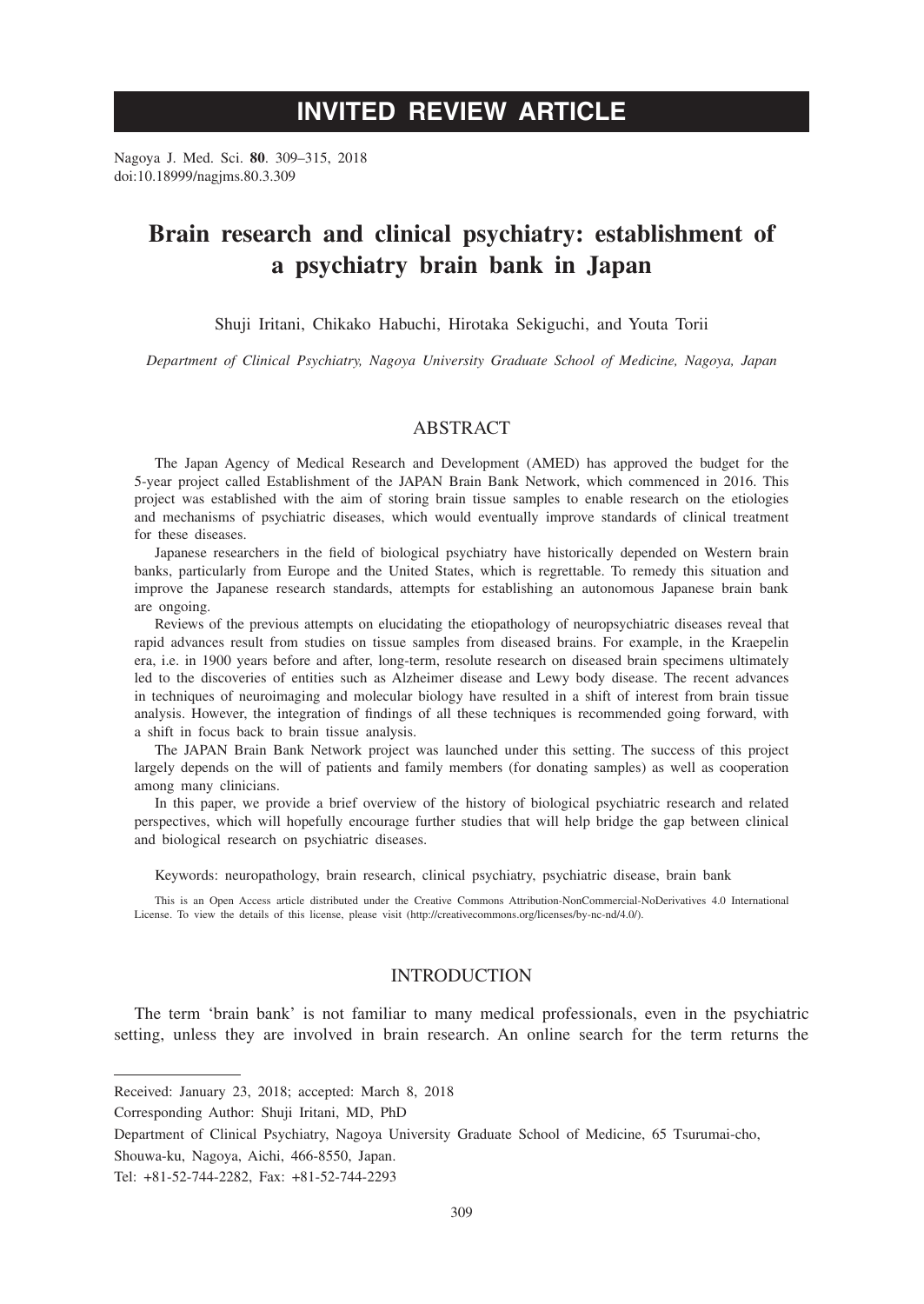names of organizations and associated institutions from the West. Although repositories for brain tissue samples are the most important and elementary asset for supporting brain research on psychiatric diseases, Japan has procrastinated in comparison to Western countries in relation to the accumulation of brain resources.

A detailed discussion on the various background factors that have contributed to this desperate situation is beyond the scope of this paper. However, it is evident that the establishment of a Japanese brain bank to provide easy access to brain tissue resources is essential.

In clinical settings, listening to the issues of patients and their family members and the appropriate management of their care are considered essential attributes. At the same time, clinicians should also aim to contribute to research with the aim of clarifying the etiology of diseases. Hence, Japanese psychiatrists started JAPAN Psychiatric Brain Bank Network. The success of this project will largely depend on the understanding and cooperation of many clinicians performing autopsies because they alone can build bridges between patients, families, and brain researchers.

Some cases are referred to psychiatry clinics without any neuroimaging evaluations. In most such cases, neuroimaging examinations are deemed unnecessary with the exclusion of organic diseases from differential diagnoses. However, neuroimaging information essential in clinical psychiatric diagnosis. For example, some patients with organic neurological diseases, such as Lewy body disease, anti-N-methyl-D-aspartate encephalitis, Creutzfeldt–Jakob disease, and Huntington disease, only show psychiatric symptoms in the early stages of the disease. Some of these patients are initially diagnosed with so-called functional psychoses, such as schizophrenia or bipolar disorder, and neuroimaging data is necessary to enable accurate diagnosis and early intervention. Thus, the possibility of organic disease should be considered in the clinical practice of managing psychiatric cases.

### THE HISTORY OF BRAIN RESEARCH IN PSYCHIATRY

During the Meiji era (late 1800s and early 1900s), which is considered the dawn of modern medicine in Japan, Japanese clinicians followed the German medical model. The German model was selected for psychiatry as well, primarily because of the huge archives of German medical history.

Prof. Griesinger is a founder of German psychiatric medicine. In his psychiatry text book, he claimed that psychiatric diseases consisted of both organic and physiological disorders. This statement is considered to mark the beginning of biological psychiatry. In the same textbook, he discussed a range of topics, including the organs in which psychosis-related phenomena originate and the organs showing pathological changes in psychiatric diseases. Overall, these concepts have played a fundamental role in psychiatric medicine. Since then, the identification of neuropathological changes in the brains of patients with psychosis has provided physiological and pathological evidence of the role of brain in psychiatric diseases. This promoted interest in biological psychiatry. Griesinger advocated the idea of *Einheitspsychose* (unitary psychosis). He stated, "Although psychiatric diseases can manifest with varying psychosomatic symptoms, they are essentially a unitary disease. Future progress in brain neurology (neuropathology) will guide the appropriate and effective treatment of psychiatric diseases." He emphasized the importance and validity of detailed clinical evaluations and the employment of the scientific approach in psychiatric medicine.

Prof. Shuzo Kure, a founder of the Japanese Society of Psychiatry and Neurology (known "Japanese Society of Neurology" then), wrote the following note at the foreword of Volume 1 in official Journal of its society; "Some say psychiatric disease, others neurological disease, but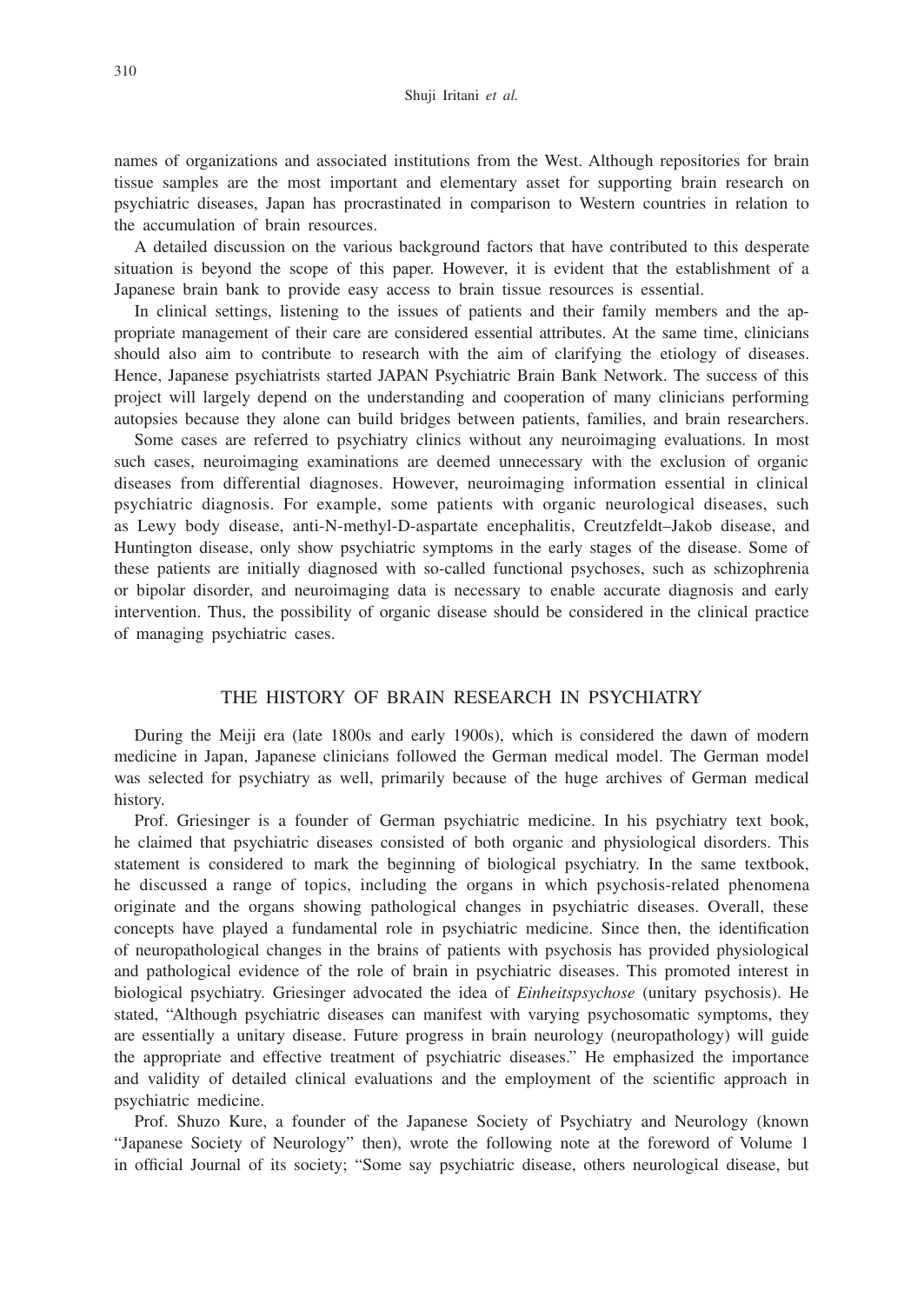there is only a subtle difference. There is no boundary at all. However, it is deplorable that clinicians tend to see imaginary differences, especially between so-called 'functional psychoses' and 'neurological disease' without detailed scientific investigations." He was largely influenced by Prof. Griesinger, who emphasized the importance of viewing psychiatric diseases as neuropsychiatric diseases.

Prof. Theodor Meynert (1833–1892) was a psychiatrist, anatomist, and neuropathologist influenced by Griesinger. He discovered the basal nucleus of Meynert and attempted to reveal the etiology of psychiatric diseases biologically through studies of brain neuropathology and brain anatomy (i.e., analysis of the layer structure and the nerve fiber pathways in the cerebral cortex). These biological studies offered new methodologies for investigating the correlation between clinical syndromes and brain function.

Some of Prof. Meynert's disciples were also eminent scientists. They included Prof. Sergei Korsakoff (1854–1900), after whom Korsakoff's syndrome is named; Prof. Josef Breuer (1842–1925) and Prof. Sigismund Schlomo Freud (1856–1939), who were great psychoanalysts; and Prof. Julius Wagner-Jauregg (1857–1940), who developed treatment for neurosyphilis and won a Nobel Prize. In this period, the work of Prof. Emil Kraepelin (1856–1926), who was considered the leader of European psychiatrists, formed the basis of German psychiatry, the so-called "Kraepelin Empire." Apart from establishing a classification system for neuropsychiatric diseases, he made several outstanding achievements in psychiatry. He expanded on the ideas proposed by Prof. Griesinger and Prof. Meynert. He described the etiology of dementia praecox (now known as schizophrenia) as follows: "Partial disorder or destruction of neurons may occur in the cerebral cortex of patients with dementia praecox. Compensation for these deficits may occur in some cases, but most cases show permanent symptoms." This emphasized the possibility that psychiatric diseases could have underlying pathological involvement of the brain.

Under Prof. Kraepelin's guidance, his followers, including Prof. Alzheimer, continued the research on the brain pathology of patients with psychiatric disease. Prof. Alzheimer is renowned for discovering presenile dementia, which was later named Alzheimer disease after him. In addition to this, he actively performed neuropathological examinations on the brains of patients with *psychose* (psychosis). At that time, schizophrenia was referred to as dementia praecox, because it was considered closely related to dementia according to clinical symptoms. However, Prof. Alzheimer demonstrated the absence of neural gliosis in the brain of schizophrenia cases and hypothesized that prognosis of such cases was better than that of dementia cases. This showed that neuropathological findings are clear and scientific indicators, and these indicators can be used for classifying separate groups of clinical entities.

These viewpoints are the most important in the approach to psychiatric diseases themselves. In other words, a biological–medical approach (e.g., neuropathology), which is based on the detailed description of clinical symptoms, is deemed necessary to understand and elucidate the etiology of psychiatric diseases. The 1900s marked the beginning of a prosperous period for German psychiatry, and research on psychiatric diseases was based on neuroanatomical methods. Although this approach flourished with the discovery of abnormal protein accumulation in dementia patients, clarification of the mechanisms of endogenous psychosis remained too difficult.

Prof. Gaupp (Robert Gaupp, 1870–1953), another disciple of Prof. Kraepelin, claimed that applying the biological approach to psychiatric diseases had limitations, emphasizing the importance of "internal psychological observation." instead. During this period, the application of scientific and biological approaches in psychiatry declined, and the so-called "dynamic psychiatry" attained prominence. Following Prof. Meynert, Prof. Freud started his career in the study of neuropathology (focusing on spinal nerves) and aphasia. He would later get influenced by Prof. Charcot and Dr. Jung, and his subsequent psychiatric research had a psychological focus, instead of a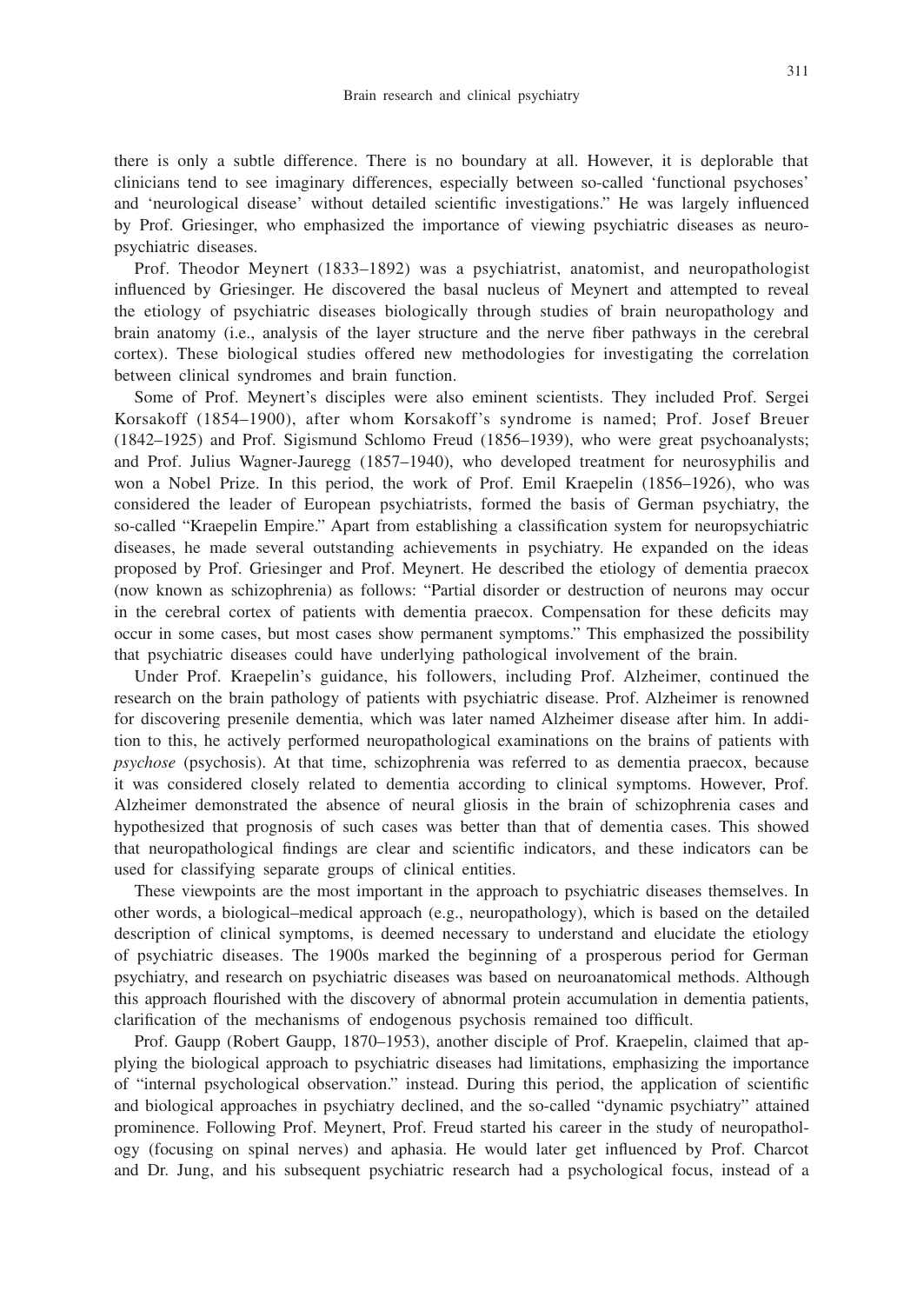physiological one.

Prof. Kure, a Japanese researcher, studied in Europe in 1896−1901, when Prof. Kraepelin and Prof. Nissl were enjoying great success and brought German psychiatry back to Japan. He also established the Japanese Society of Neurology (which later became Japanese Society of Psychiatry and Neurology) and founded the related official journals. He introduced the Nissl staining technique, a significant development in brain neuropathology that contributed to the expansion of psychiatry in Japan. The website of the Japanese Society of Psychiatry and Neurology has a portrait of him standing in front of a microscope.

Prof. Kure, a professor of Psychiatric Medicine at the Tokyo Imperial University, enthusiastically performed autopsies in Tokyo Metropolitan Sugamo Hospital (later named Tokyo Metropolitan Matsuzawa Hospital). One of his students, Prof. Shimoda, actively studied brain neuropathology, but ultimately advocated that neuroanatomical evidence was lacking to prove the organic etiology of schizophrenia.1) His later research focused on immodithymia.

Research studies in the field of brain neuropathology yielded important results on neurodegenerative diseases and neurosyphilis (i.e., the discovery of syphilitic spirochete), but failed to generate reproducible findings in other neuropsychiatric diseases, such as schizophrenia and bipolar disorder.

At the 1st congress of the International Academy of Neuropathology held in Rome in 1952, researchers made the following official statement: "Schizophrenia does not have an underlying neuropathology." In 1972, Dr. Plum made the following negative comment: "Schizophrenia is the graveyard of neuropathologists"<sup>2)</sup> ironically.

Despite these setbacks, some researchers continued working on brain neuropathology. Among them were two Japanese researchers, Prof. Tatetsu and Prof. Miyakawa, whose achievements<sup>3,4)</sup> should be reconsidered, considering that Miyakawa's reports were recently validated. Their findings of neuropathology in schizophrenia have been confirmed reproducibility nowadays from the view point of newly approach.

Gaupp, Freud, and Shimoda (in Japan) are credited with great achievements in psychiatry. Furthermore, the background of each of these researchers included great knowledge and understanding of brain pathology. Prof. Kandel, who won the Nobel Prize in Physiology or Medicine in 2000, wrote, "All psychological processes, even the most complex psychological processes, derive from operations in the brain. Genes and their protein products are important determinants of neuronal connection patterns in the brain and the details of their functioning. Alterations of gene expressions, by themselves, cannot explain all the variations of a given major psychological diseases. Gene expression is altered as a result of learning, giving rise to changes in neuronal connection patterns. The long-term behavioral changes induced by psychotherapy or counseling are considered to occur via this learning mechanism, which results in both gene expression changes that alter the strength of synaptic connections and structural changes that alter the neuronal connection patterns in the brain."5) He proposed the linking of psychological functions to biological principles. This idea is extraordinarily important in clinical psychiatry, because, regardless of pharmacological intervention, treatment may cause alterations in brain of patients. If this hypothesis is valid, both psychoanalysis and dynamic psychotherapy could cause significant alterations in brain tissue.

Capgras syndrome (also referred to as misidentification syndrome), reported in 1923 by the French psychiatrist Dr. Jean Marie Joseph Capgras, is a good example of this phenomenon. During the first half of the 20<sup>th</sup> century, this syndrome was interpreted as a defense mechanism to disguise or camouflage strong feelings toward loved ones or incestuous feelings toward parents from a psychoanalytic point of view. However, in recent years, this syndrome has been frequently reported in patients suffering from organic brain diseases, such as brain cancer, or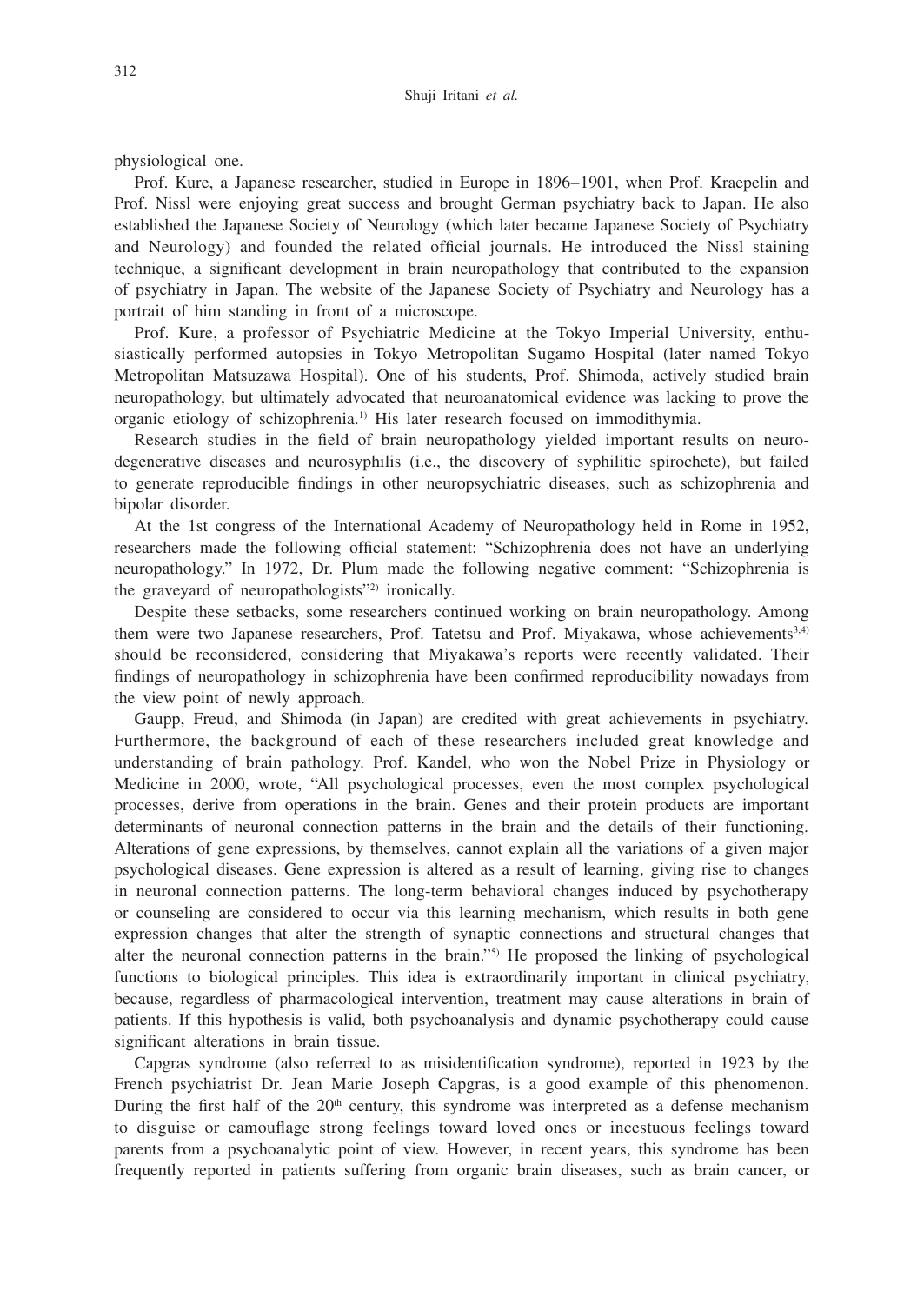neurodegenerative diseases, such as Alzheimer disease or Lewy body disease. This has generated much interest in its etiology and pathophysiology. In 2001, Prof. Haydn Ellis hypothesized that Capgras syndrome is closely related to the phenomena of false recognition and the misidentification of faces.<sup>6)</sup> Although this hypothesis cannot completely explain the associated phenomena, it greatly improved the understanding of the syndrome.

Prof. Oliver Sacks (1933−2015), a neurologist and novelist, has critiqued the split of neuropsychiatry into the two specialties of neurology and psychiatry: "By the turn of the century, a split had occurred, into a soulless neurology and a bodiless psychology." This message should not be forgotten, and treatment should be administered according to the concept of "neuropsychiatric disease" rather than the simplistic concept of "psychiatric disease."

# RESEARCH ON THE BRAINS OF PATIENTS WITH NEUROPSYCHIATRIC DISEASE

Brain research has shifted its focus from neuropathological examination to neuroimaging and molecular biology, which have played important roles in analyzing the etiology and pathophysiology of psychiatric diseases in recent years. However, the accumulation of the results of several such studies has rekindled interest in brain tissue studies. Currently, neuroimaging can provide detailed information on the diseased brain; for example, multiple studies have reported on decreased brain volume schizophrenia patients. Such discoveries and related hypotheses should be validated by the analysis of existing brain tissue samples.

Moreover, genetic research has revealed that many of the candidate genes of schizophrenia are related to neuronal maturation, differentiation, and migration. These results should be verified through histopathological examination of brain tissues. Furthermore, findings related to genetic information and protein synthesis should be validated, and structure formation could be only detected by observing the neuropathology of the brain. In conclusion, for improved understanding of disease etiology and pathophysiology, neuroimaging and molecular biological approaches should be combined with neuropathological evaluations of actual brain tissue samples.

Moreover, achievements in the field of molecular biology have made it possible to create animal models that can be used to investigate disease pathophysiology. Neuropathological research using these animal models has provided valuable clues that can be applied in human brain research. This is because pure disease phenotypes can be analyzed by excluding the impact of factors before the onset of disease, during the end stages of disease, and before post-mortem examinations including agonal factor, all of which have adverse effects on pathophysiological observation.

DISC1 knock-out animal models are considered to reflect the pathophysiology of schizophrenia in humans. Several investigations of the neuropathology of the brains of DISC1 knock-out mice have yielded useful findings, which were validated by studies on brains of human schizophrenia patients.

Recently, some studies have reported the use of molecular biological techniques for studying cerebral white matter abnormalities, particularly for evaluations glial cells in the brains of schizophrenia patients.<sup>7)</sup> Furthermore, some neuroimaging studies have used diffuse tensor imaging to investigate abnormalities in white matter connections in schizophrenia patients. In conclusion, combining neuroimaging or molecular biological findings with neuropathological findings from studies using actual brain tissue will help in understanding the precise pathophysiology of psychiatric diseases, which will subsequently help in elucidating disease etiologies.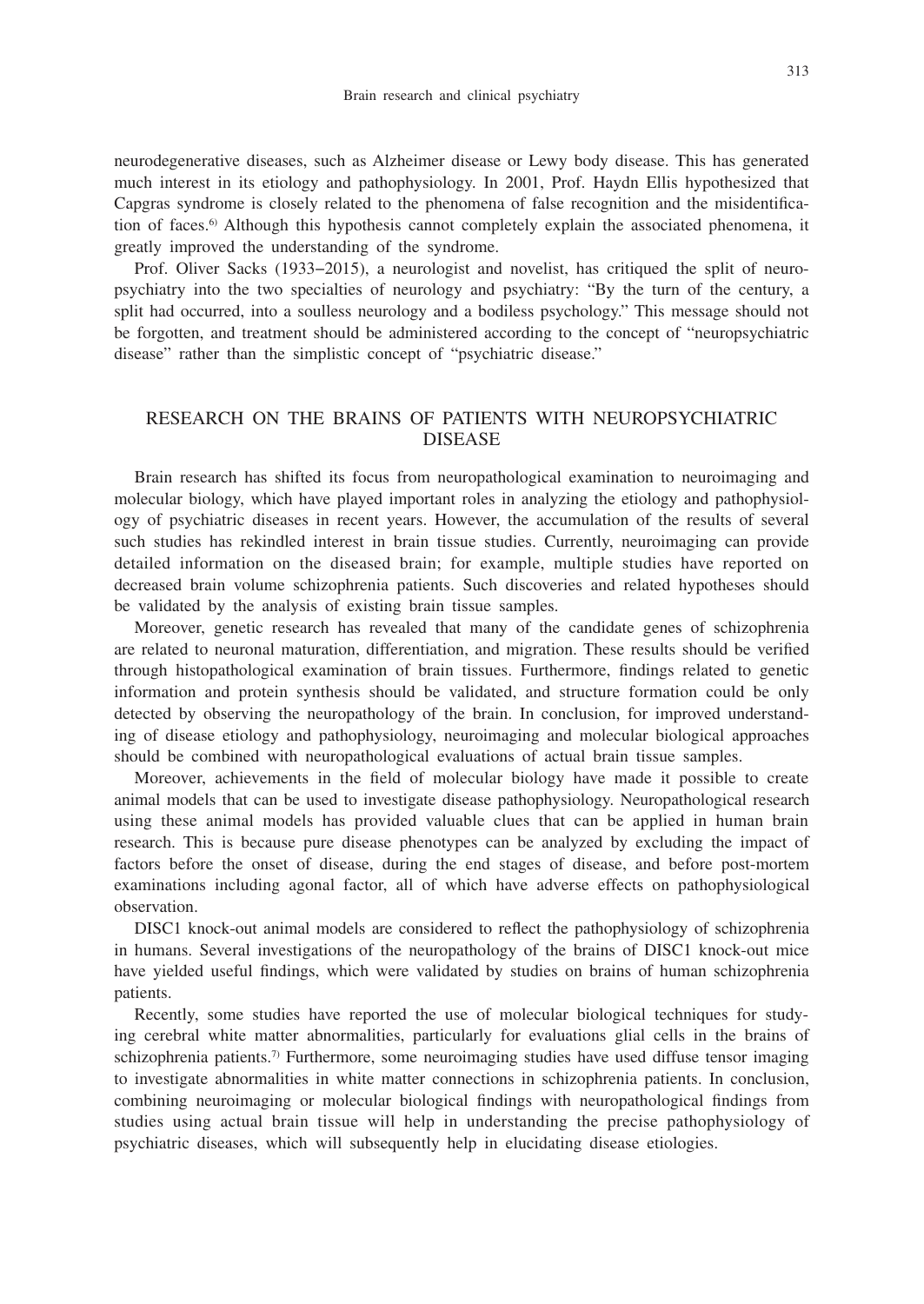#### THE USEFULNESS AND AVAILABILITY OF PSYCHIATRIC BRAIN BANKS

At this point, attention needs to be directed on the availability of brain tissue resources for future studies. For example, the long-lost brain tissue sample of Auguste D, the first known Alzheimer disease patient, was found in Munich in 1997 and was subjected to molecular biological analyses. In 2012, the patient was found to have a presenilin-1 ( $PSENI$ ,  $\gamma$ -secretase) gene abnormality, which is a known cause Alzheimer disease.<sup>8)</sup> This confirmed that preserved brain tissue can be used for analyses at a much later date and that new discoveries from such analyses might reveal disease etiology and contribute to progress in psychiatry. In other words, adequately preserved brain tissue repositories will support future research in psychiatry.

The etiologies of many psychiatric diseases remain unknown despite ongoing research. Despite this, efforts should be sustained for improving psychiatric care, keeping in mind the importance of the brain in psychiatric diseases. This will enable the optimal clinical application of advancements in brain research as well as techniques from other scientific fields.

Of course, it is important for clinical psychiatrists to consider the organic basis of psychiatric diseases while administering clinical care on a day-to-day basis. Neuropathological investigation using brain tissue samples can improve the clinical skills of clinical psychiatrists, it is to say, facing sincerely to clinical medicine.

### LIMITATIONS AND FUTURE PERSPECTIVES ON PSYCHIATRIC BRAIN BANKS

Several factors need to be considered while starting and maintaining a brain bank. For example, autopsy procedures are becoming less common in Japan. Although this is a worldwide trend, it is more pronounced in Japan than in Western countries. Pathological autopsy frequency in Japan peaked in 1985, with 40,000 being performed. Autopsy frequency has rapidly declined since 1990, and <10,000 being performed currently every year (according to the data of Japanese Society of Pathology). The autopsy rate in hospitals with >500 beds is reported to be up to 9.2%, whereas the overall rate for all medical institutions in Japan is only 2% (according to the Japan Council for Quality Health Care). Such a trend is seen in clinical psychiatry as well. Autopsy frequency in psychiatric hospitals has recently declined as part of medical cost-cutting. This is partly because of the belief that neuroimaging data is sufficient to investigate brain neuropathology in patients with psychiatric diseases. Such factors indicate that starting and maintaining psychiatric brain banks will be difficult.

However, the 5-year project called Establishment of the JAPAN Brain Bank Network has commenced in 2016, under the guidance of the Japan Agency for Medical Research and Development (AMED). This is a wonderful opportunity to establish an autonomous brain bank in Japan. The success of this project largely depends on the will of patients and family members (for donating samples) as well as cooperation among hundreds of clinicians

Cooperation in the process of accumulating brain tissue repositories will greatly contribute to progress in psychiatry, potentially acting as a bridge between clinical and biological research on psychiatric diseases.

#### ACKNOWLEDGEMENTS

This research was supported by AMED under grant No. 17dm0107108h0002.

The authors would like to thank Enago (www.enago.jp) for the English language review.